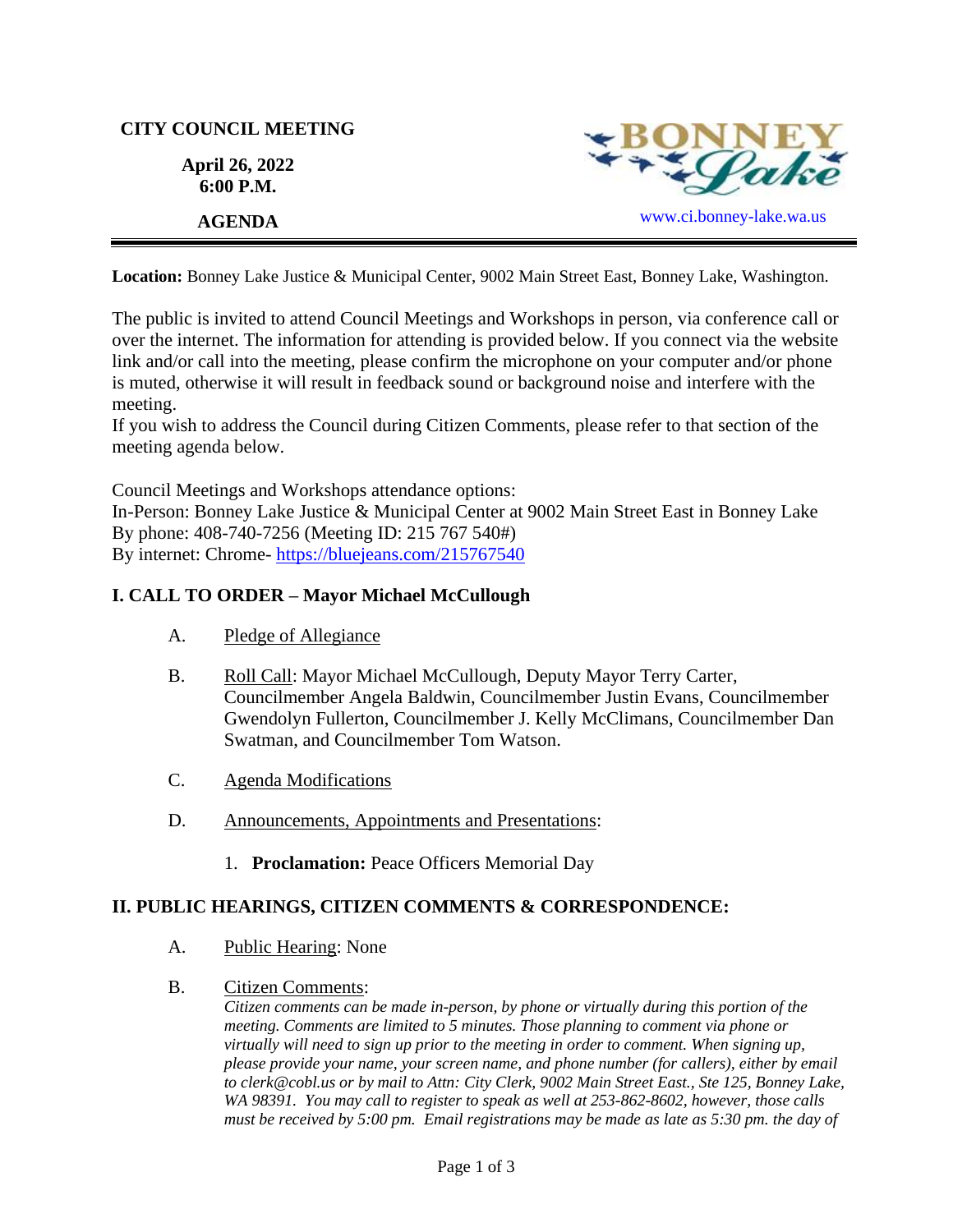*the meeting. During the meeting, your name will be called when it is your turn. Your microphone will be activated, and you will be able to comment. Those physically appearing at the Council meeting to speak during citizen comments do not need to sign up but will be asked to state their name and address for the meeting record. With the ability of the public to address the Council via phone, virtually or in-person, the City Clerk's Office will no longer accept citizen comments to be read by staff into the record.*

C. Correspondence: None

#### **III. COUNCIL COMMITTEE REPORTS:**

- A. Finance Committee
- B. Community Development Committee
- C. Public Safety Committee
- D. Other Reports

#### **IV. CONSENT AGENDA:**

*The items listed below may be acted upon by a single motion and second of the City Council. By simple request to the Chair, any Councilmember may remove items from the Consent Agenda for separate consideration after the adoption of the remainder of the Consent Agenda items.*

- A. **Approval of Corrected Minutes:** March 15th and April 5th, 2022, Council Workshops and March 22nd and April 12th, 2022, Council Meetings.
- B. **Approval of Accounts Payable and Utility Refund Checks/Vouchers:** Accounts Payable check/vouchers #91275 - 91318 and wire transfers #2022031801, #2022040401, #2022040402, #2022040403, #2022040404, #2022040501 and #2022040601 in the amount of \$591,507.01.
- C. **Approval of Payroll:** April 1 15, 2022 for checks #34596-34601 including Direct Deposits and Electronic Transfers totaling \$727,320.01. Voids:
- D. **AB22**-**59 - Resolution 3036** A Resolution Of The City Council Of The City Of Bonney Lake, Pierce County, Washington, Authorizing The Police Chief And Two Assistant Chiefs To Attend The International Association Of Chiefs Of Police Conference In Dallas, TX, October 15 – 18, 2022.
- E. **AB22**-**62 - Resolution 3040** A Resolution Of The City Council Of The City Of Bonney Lake, Pierce County, Washington, Authorizing The Mayor To Sign The One Washington Memorandum Of Understanding Between Washington Municipalities.
- F. **AB22**-**66 - Resolution 3042** A Resolution Of The City Council Of The City Of Bonney Lake, Pierce County, Washington Authorizing Approval Of The Supplement To The Professional Services Agreement To KPG Psomas Inc. To Provide Construction Management Support for The Public Works Center.